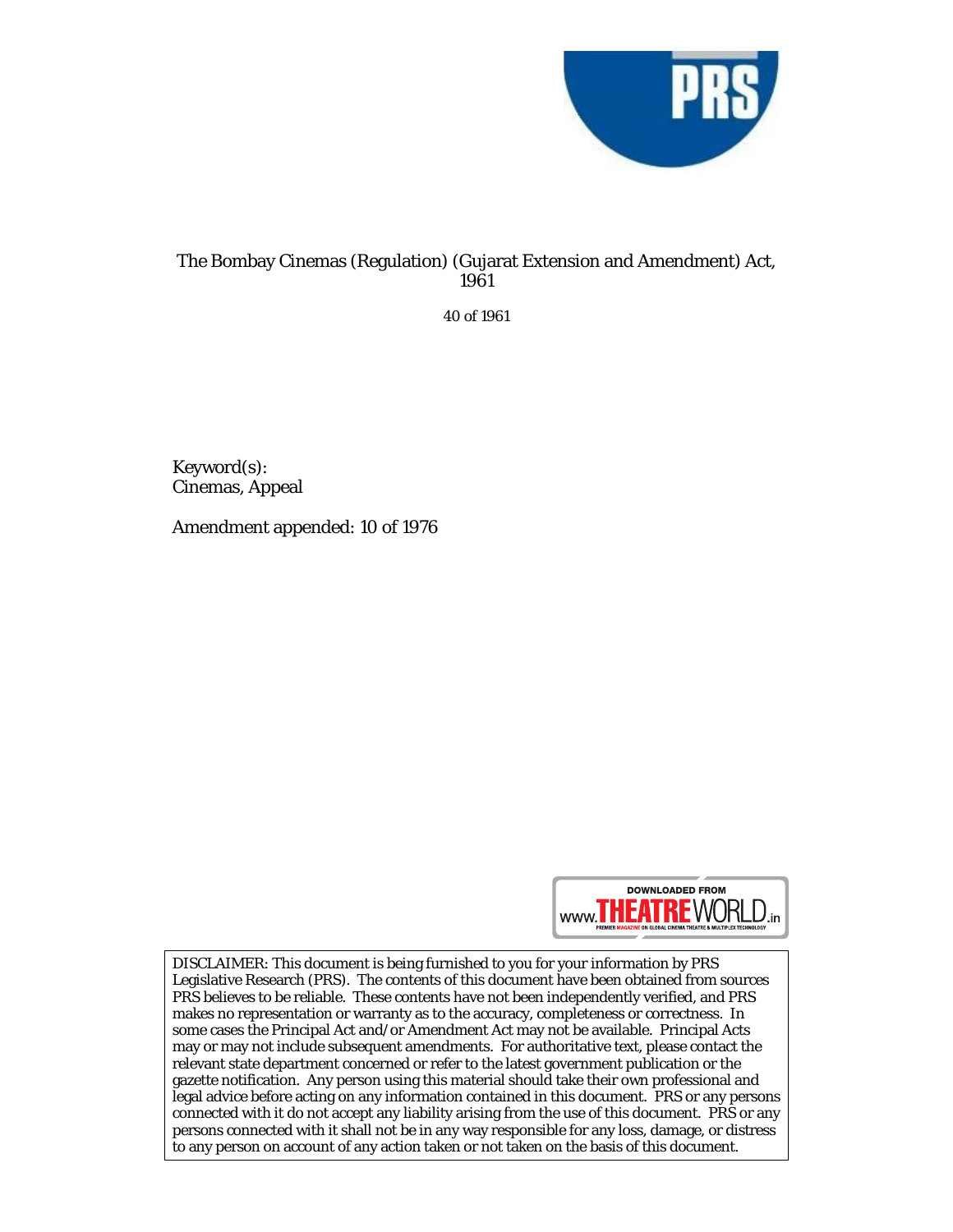

# The Sujarat Sobernment Gazette

## EXTRAORDINARY

### PUBLISHED BY AUTHORITY

Vol. III FRIDAY, NOVEMBER 24, 1961 / AGRAHAYANA 3, 1883

Separate paging is given to this Part in order that it may be filed as a separate compilation.

## PART IV

Acts of the Gujarat Legislature and Ordinances promulgated and Regulations made by the Governor.

**CONTENTS** 

PACES GUJARAT ACT No. XL OF 1961. - An Act to amend The Bombay Cinemas (Regula- 215 to 218 tion) Act, 1953 for the purpose of extending it to, and bringing it into force in the rest of the State of Gujarat and for certain other purposes.

The following Act of the Cujarat Legislature having been assented to by the Governor on the 14th November 1961, is hereby published for general information.

> M. G. MONANI, Secretary to the Government of Gujarat, Legal Department.

#### GUJARAT ACT No. XL OF 1961

(First published, after having received the assent of the Governor in the " Gujarat Government Gazette" on the 54th November 1961.)

An Act to amend the Bombay Cinemas (Regulation) Act, 1953 for the purpose of extending it to, and bringing it into force in, the rest of the State of Gujarat and for certain other purposes.

It is hereby enacted in the Twelfth Year of the Republic of India as follows :-

1. (1) This Act may be called the Bombay Cinemas (Regulation) (Gujaret Extension and Amendment) Act, 1961.

Short title and comm. encoment,

 $IV\text{-}Extra \rightarrow 56$  (Mono)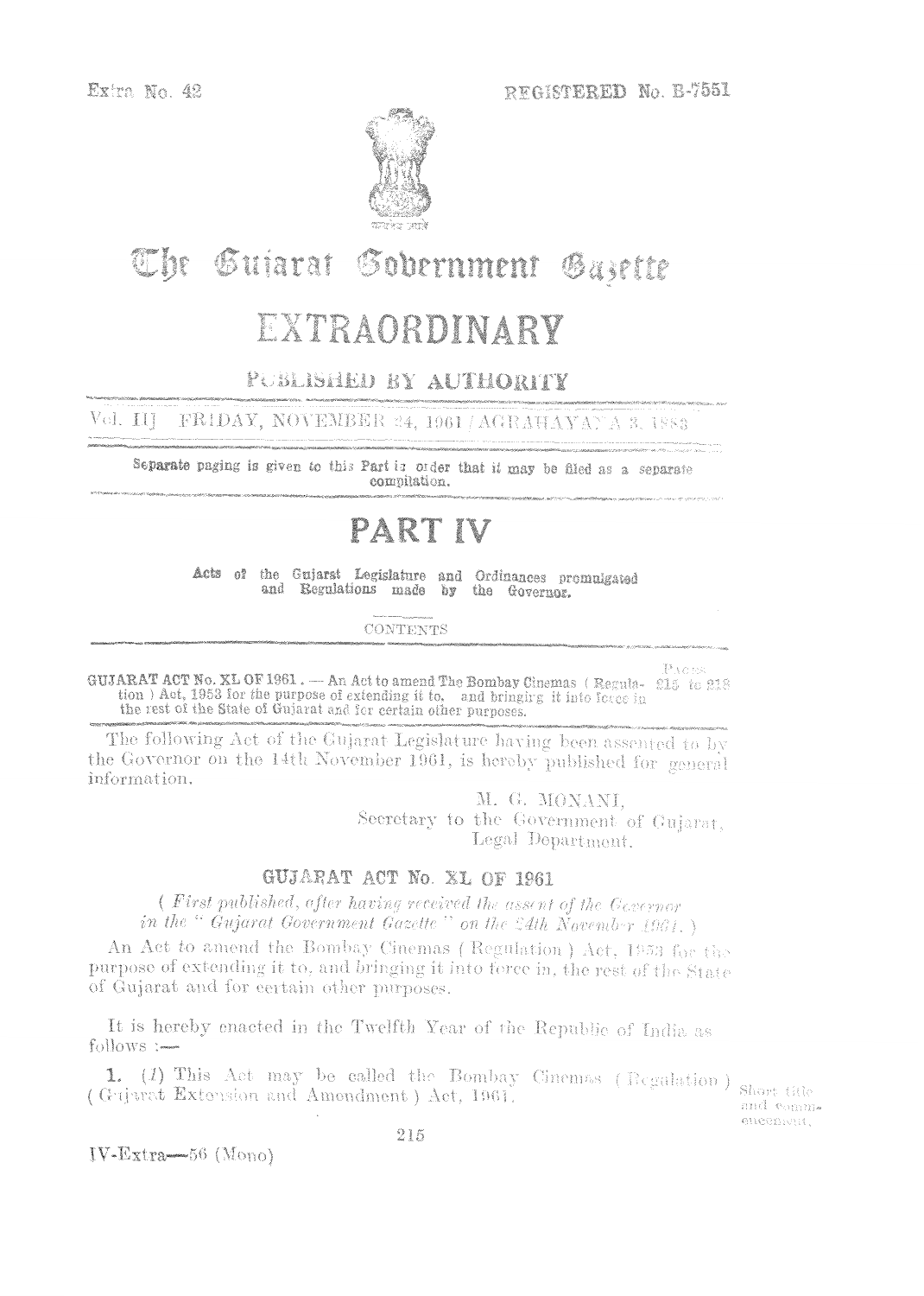$(2)$  It shall come into force on such date as the State Government may, by notification in the *Official Gazette*, appoint.

2. In section 1 of the Bombay Cinemas (Regulation) Act, 1953 (herein-Amendmont of section after referred to as " the principal  $\text{Act}$ "),  $\rightarrow$ 1 of Bon. (i) for sub-section (2), the following shall be substituted, namely :-NI of 1953.

 $\lq\lq$  (2) It extends to the whole of the State of Gujarat.";

 $(ii)$  to sub-section (3), the following provise shall be inserted, namely :—

"Provided that in the areas to which this Act is extended by the Gui-Bombay Cinemas (Regulation) (Gujarat Extension and Amendment) 1801. Act, 1961, this Act shall come into force on the date of the commencement of that Act.".

**3.** In section 4 of the principal  $Act$ ,  $-$ Amendment of section 4,  $(i)$  in clause  $(ii)$  the words "other" shall be deleted; and of Bom, XI of 1953. (ii) in the proviso, the words "Bombay area of the " shall be deleted.

4. in section 5 of the principal  $Act,$   $-$ Amendment of section 5

of Bom. XI

of 1953.

 $(1)$  in sub-section (2) for the words "the licensing authority, may with the previous sanction of the State Government," the words and to the control of the State Government the licensing authority may" shall be substituted:

(2) for the words " on such terms " the words " on payment of such fees and on such terms " shall be substituted.

5. In section 6 of the principal Act, in sub-section  $(I)$ , the words "Bombay" Amendment of section 6 area of the " shall be deleted. of Bom, XI of 1953.

6. In section 8 of the principal Act, the following proviso shall be added, Amendment of Bom, XI namely :of 1953.

> "Provided that no licence shall be revoked or suspended unless the holder thereof has been given reasonable opportunity to show cause.".

> > $\bar{\bar{z}}$

7. After section 8 of the principal Act, the following new sections shall Tusertion of new section be inserted, namely :-8A, 8B and 8C of 1953.

" 8A. Any person aggrieved by an order of a licensing authority refu-Appeal. sing to grant a licence, or revoking or suspending any licence under section 8, may within such period as may be prescribed, appeal to the State Government and the State Government shall, on such appeal make such order as it thinks just and proper, and such order shall be final.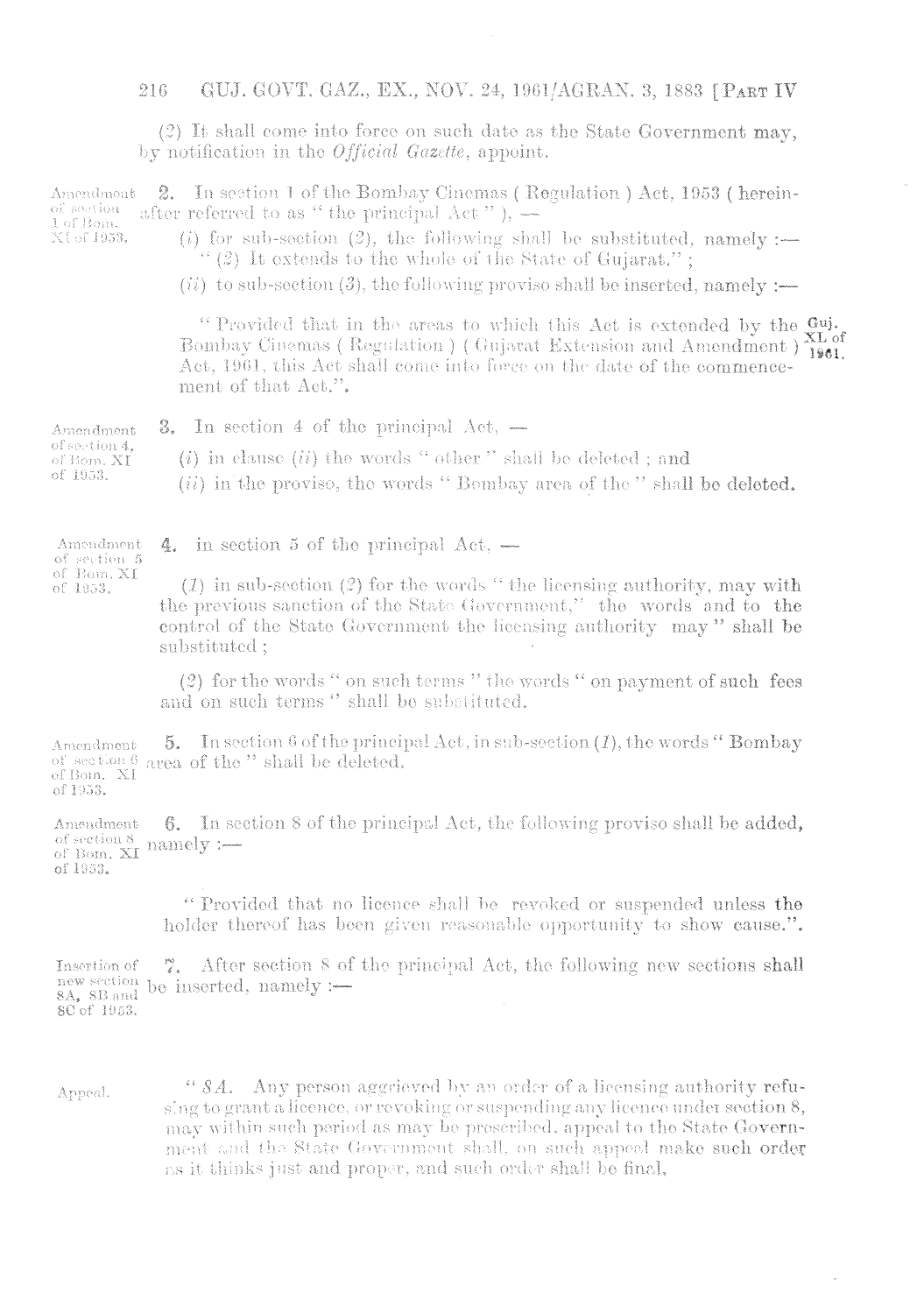8B. (1) The State Government may either of its own motion, or upon Revision. an application by an agricved person made within such period as may be prescribed, call for and examine the record of any order made by licensing authority under this Act, and pass such order thereon as it thinks just and proper.

 $(2)$  The State Government shall —

(i) before passing any order under sub-section  $(I)$ , which is likely to affect any person adversely, give such person a reasonable opportunity of being heard, and

(*ii*) record its reasons for passing an order under the said sub-section.

8C. The State Government may, subject to such restrictions and Delegation of powers. conditions as it may impose, by notification in the  $\theta$  fficial Gazette, delegate to the Commissioner, any of its powers under sections 8-A and 8-B.".

**8.** In section 9 of the principal  $Act$ .

Amendment of section 9 of Bom. XI of 1953.

 $(1)$  in sub-section  $(2)$ .

 $\mathcal{O}_X^{\text{th}}$ 

藤

3

 $\bar{\star}$ 

Sau.

 $A_0t$ XVI I of

(i) in clause (a) after the words "under this Act" the words " and fees for such licences" shall be inserted,

(*ii*) after clause (*a*), the following shall be inserted, namely :-

 $(a-i)$  prescribing the period within which an appeal may be made under section 8-A or a revision application under section 8-B":

 $(2)$  after sub-section  $(4)$ , the following sub-sections shall be inserted  $namely:$ 

 $\lq\lq (5)$  All rules made under this section shall be laid for not less than thirty days before the House of the State Legislature as soon as possible after they are made, and shall be subject to such modifications as the State Legislature may make, during the session in which they are so laid or the session immediately following.

 $(6)$  Any modifications so made by the State Legislature shall be notified in the *Official Gazette*, and thereupon shall take effect.".

**9.** After section 11 of the principal Act, the following shall be added, Addition of  $section 12 of$ namely :-Bom, XI of

1953. "12. On the commencement of this Act in the Saurashtra and Kutch Further repeal and areas of the State of Gujarat, the following laws, that is to say, -S<sub>i</sub>vings.

(i) the Saurashtra Cinemas (Regulation) Act, 1953, and

1953.  $(ii)$  Part III of the Cinematograph Act, 1952 as in force in the Kutch  $\mathbf{XXX}$ area of the State of Gujarat immediately before such commencement VII of shall stand repealed: 1952.

Provided that, such repeal shall not affect -

(a) the previous operation of any laws so repealed or anything duly done or suffered thereunder, or

 $\mathcal{O}(\mathcal{O}_\mathbf{a}^{\mathbb{C}})$  , where  $\mathcal{O}(\mathcal{O}_\mathbf{a}^{\mathbb{C}})$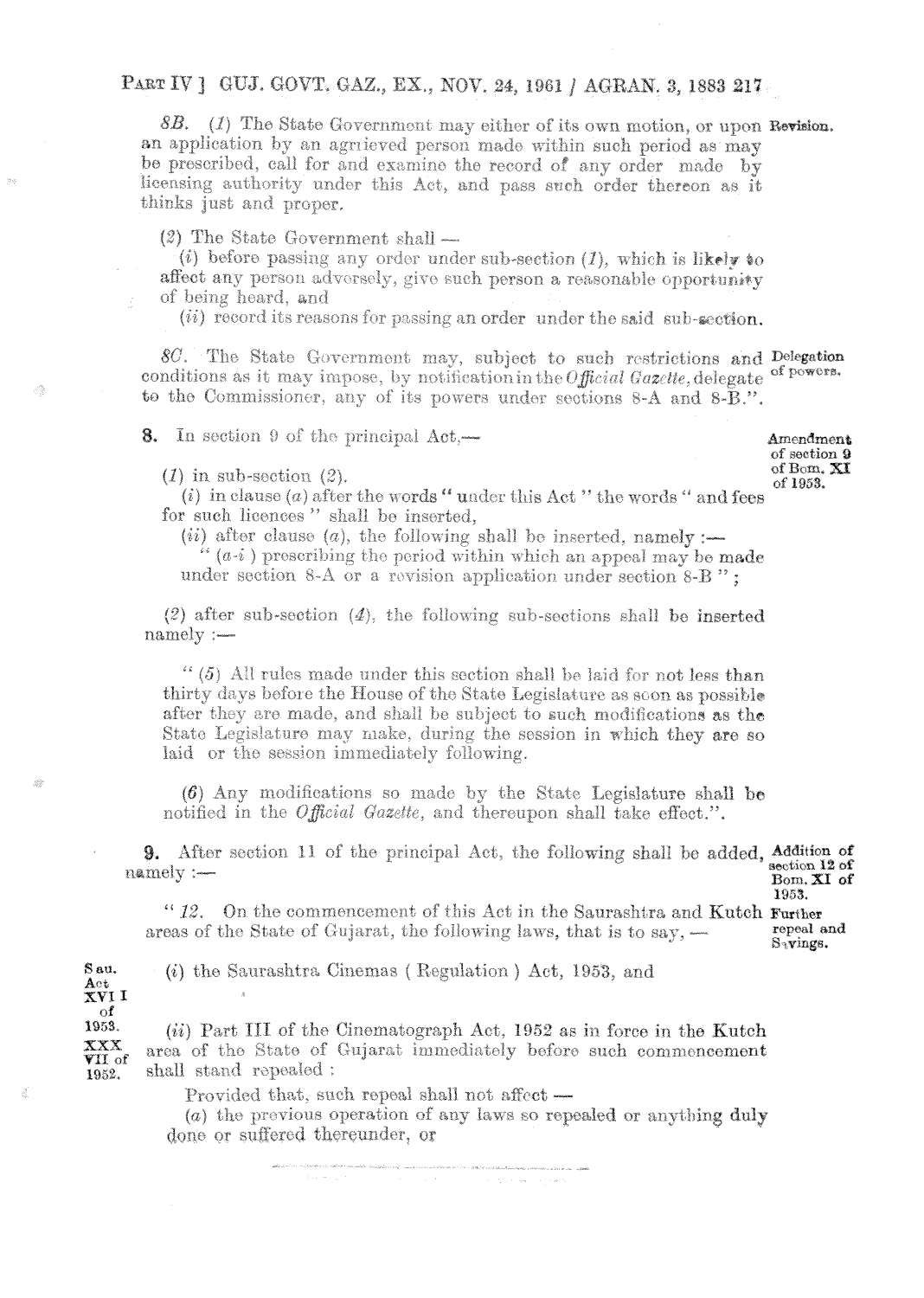(b) any right, privilege, obligation or liability acquired, accrued or incurred under any law so repealed, or

(c) any penalty incurred in respect of anything done against any law so repealed.

and any investigation, proceeding or remedy in respect of any such right, privilege, obligation, liability or penalty as aforesaid may be instituted, continued or enforced, and any such penalty may be imposed as if the Bombay Cinemas (Regulation) (Guiarat Exten-Gui- $X\tilde{L}$  o sion and Amendment ) Act, 1961, had not been passed: 1961.

Provided further that, anything done or action taken under any of the laws so repealed, shall be deemed to be done or taken under the corresponding provisions of this Act and shall continue in force accordingly unless and until superseded by anything done or any action taken under the provisions of the Act.".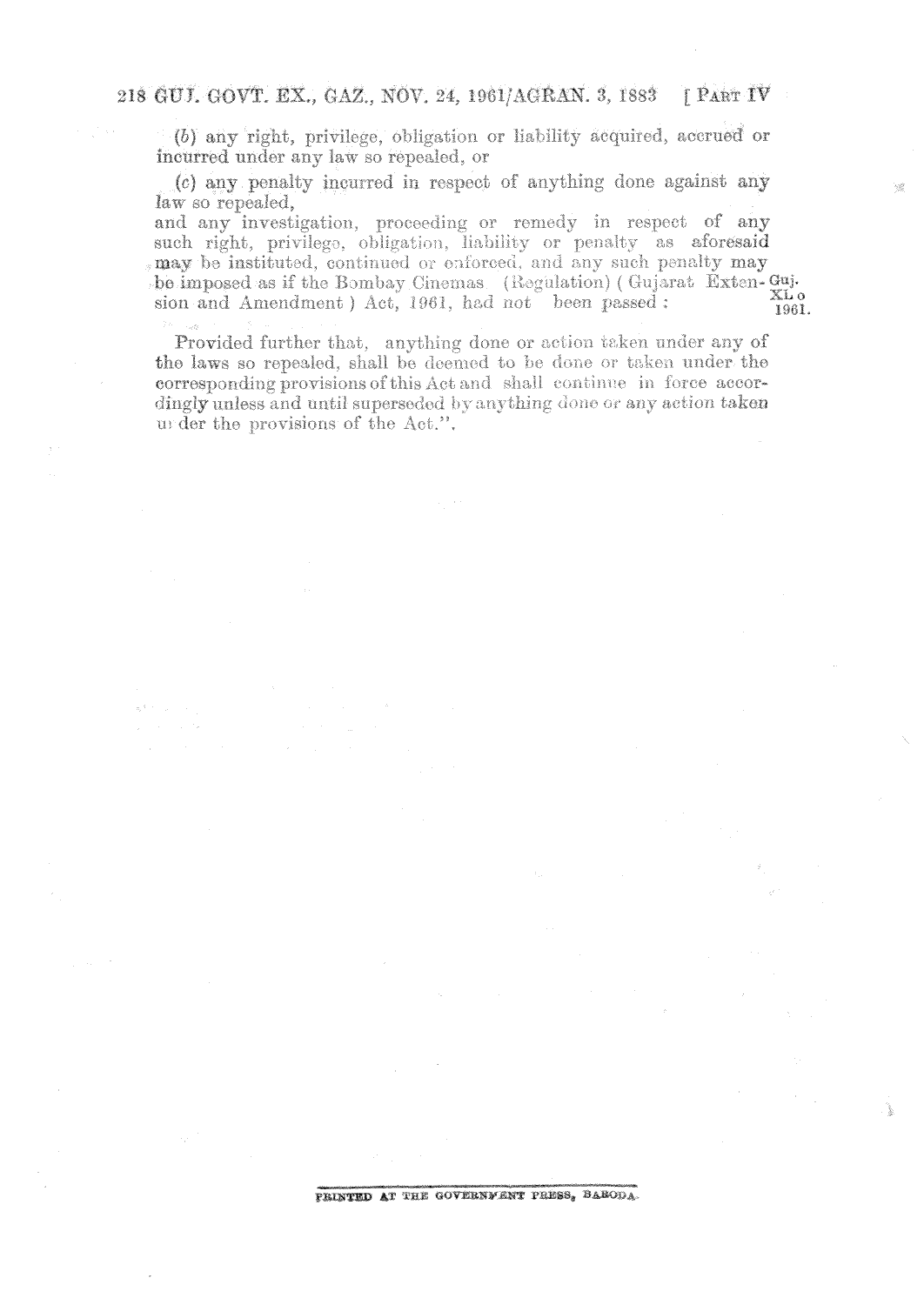**REGISTERED No. 10 REGISTERED No. LI/50/G** 





## The Gujarat Gobernment Gaze! **EXTRAORDINARY PUBLISHED BY AUTHORITY**

- **Vol. XVII 1** WEDNESDAY, MARCH 17, 1976/PHALGUNA 27, 1897

> . **&parate paglrig is given to thtp Part fn order ht ft may be** filed as a separate compitation.

**ABJ IY**<br>Acts of Gujarat Legislature and Ordinances **md Regulations made by the Governor.** 

**The follqwing Act of the Gujarat Legslature having been assented to by the Governor on the loth March, 1976 is hereby published for general information.** 

> **J, P. YASAVADA,**  Deputy **Secretary to the Government of Gujarat, Legal Department.**

#### **GUJARAT ACT NO. 10 OF 1976.**

**(First published after having received the assent of** the **Governor in the "Gtrjarat Government Gazette" on the 17th March 1976).** 

**An Act further to amend the Bombay Cinemas (Regulation) Act, 1953.** 

It is hereby enacted in the Twenty-seventh Year of the Republic of India as  $\text{follows:}$  -

**1.** (*I*) This Act may be called the Bombay Cinemas (Regulation) (Gujarat Short title and commen-Amendment) Act, 1976. **oement.** 

**(2)** It **shall come** into force **on such date as the State Government may. by notification** in **the** *Olficinl* **Gnzeiie, appoint.** 

Eq. **2.** In the Bombay Cinemas (Regulation) Act, 1953 (hereinafter referred to Amendment uf<br>1953. **XI <sup>f</sup>as "the principal Act"), in** section **8A.** for **the words "shall be final" thc words. 8~ m, figures and letters "shall.** subject to provisions of sections 8B and 8C, be final". XI of 1983,